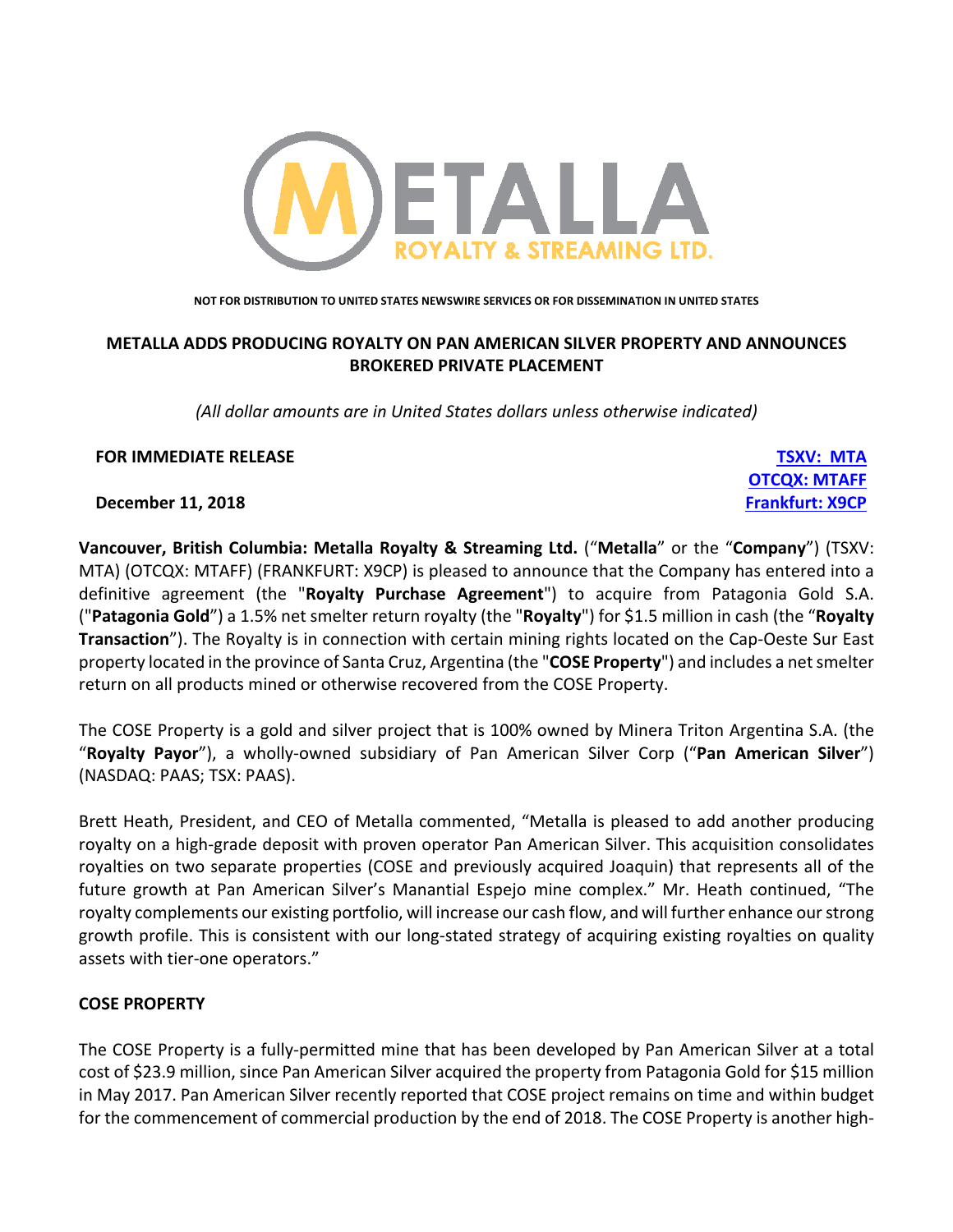grade satellite deposit within trucking distance to Pan American Silver's Manantial Espejo mine, offering synergies similar to their Joaquin project on which Metalla holds a 2.0% NSR royalty.

| Category                              | Tonnes (T) | Grade (g/t) | Metal (Ozs) |
|---------------------------------------|------------|-------------|-------------|
| Au (Gold) Estimate                    |            |             |             |
| Indicated                             | 49,000     | 27.8        | 44,000      |
| Inferred                              | 20,000     | 12.5        | 8,000       |
| Ag (Silver) Estimate                  |            |             |             |
| Indicated                             | 49,000     | 1,466       | 2,325,000   |
| Inferred                              | 20,000     | 721         | 464,000     |
| Au Equivalent Estimate <sup>(2)</sup> |            |             |             |
| Indicated                             | 49,000     | 52.2        | 83,000      |
| Inferred                              | 20,000     | 24.5        | 16,000      |

In 2014, a mineral resource estimate on the COSE Property (See Note 1) was prepared as summarized below:

(2) Au Equivalent  $(g/t) = Au (g/t) + Ag(g/t)/60$ 

#### **ROYALTY PURCHASE AGREEMENT**

Pursuant to the Royalty Purchase Agreement, a wholly-owned Argentinian subsidiary of Metalla ("**Metalla Argentina**") and Patagonia Gold will enter into an assignment agreement under which the Royalty will be transferred from Patagonia Gold to Metalla Argentina. Metalla expects to close the purchase of the Royalty on or about December 21, 2018. The Royalty Purchase Agreement also includes a right of first refusal in favour of Metalla to acquire a future net smelter returns royalty that may be granted by, or received by, Patagonia Gold (or an affiliate of Patagonia Gold) on its Cap-Oeste mine and surrounding property.

#### **PRIVATE PLACEMENT**

Metalla is also pleased to announce it has entered into an agreement with Haywood Securities Inc. ("**Haywood**"), as lead agent on behalf of a syndicate of agents including PI Financial Corp. and Canaccord Genuity Corp., (together with Haywood, the "**Agents**"), in connection with a "best efforts" private placement offering (the "**Offering**") of up to 3,846,153 units (the "**Units**") of the Company, at a price of C\$0.78 per Unit (the "**Issue Price**"), for gross proceeds to the Company of up to C\$3,000,000. Each Unit will consist of one common share in the capital of the Company (a "**Common Share**") and one-half of one Common Share purchase warrant (each whole Common Share purchase warrant, a "**Warrant**"). Each Warrant will entitle the holder thereof to acquire one Common Share of the Company at a price of C\$1.17 for a period of 24 months from the closing of the Offering (the "**Closing**"). In the event that the closing price of the Common Shares on the TSX Venture Exchange ("**TSXV**") (or other stock exchange) is greater than C\$1.50 per Common Share for a period of 10 consecutive trading days at any time after the Closing, the Company may accelerate the expiry date of the Warrants by written notice (or by way of news release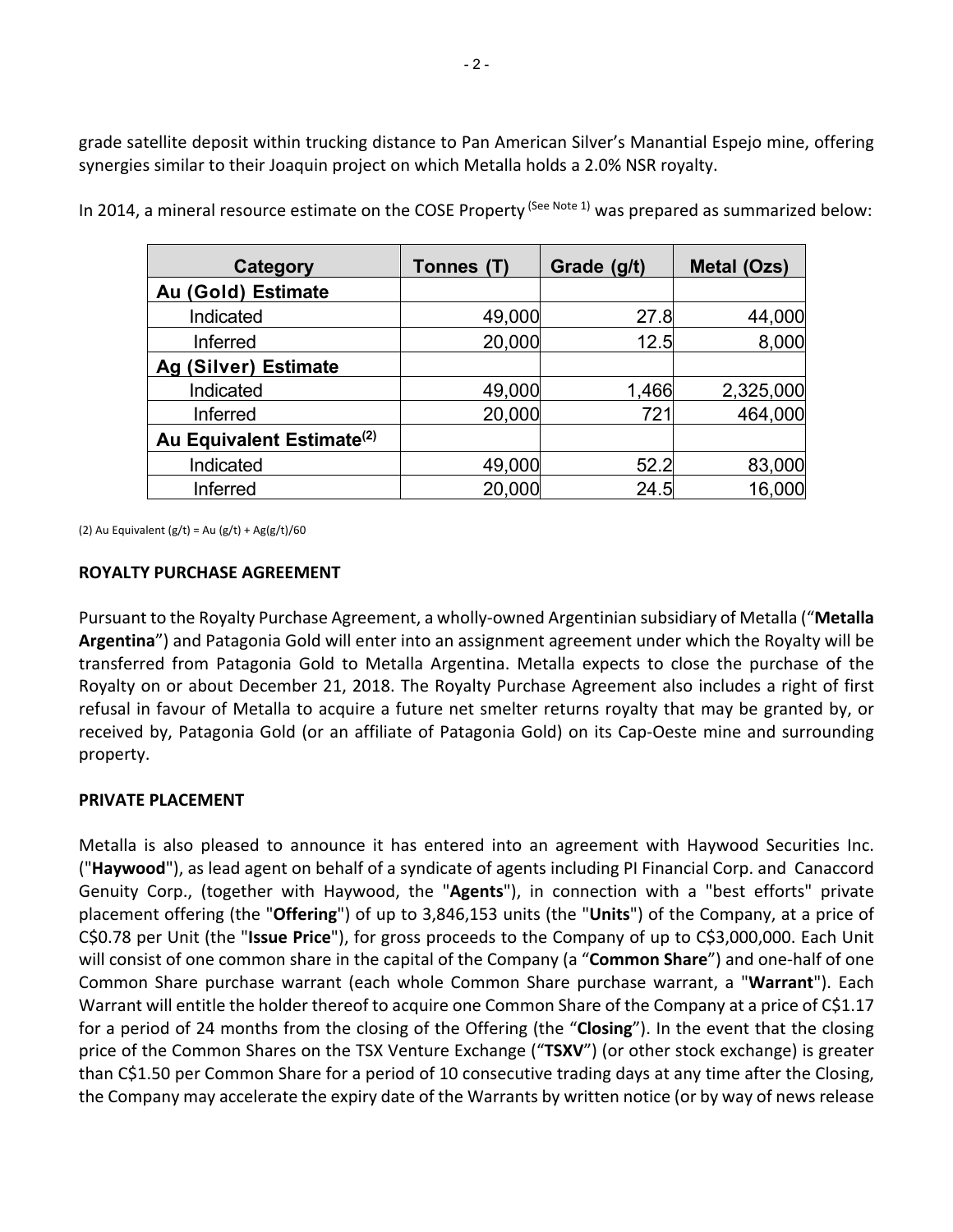in lieu of written notice) to the holders of the Warrants and in such case the Warrants will expire on the 30<sup>th</sup> day after the date of such notice.

The Company has agreed to grant the Agents an over-allotment option (the "**Agents' Option**") at the Issue Price, to purchase up to 1,923,076 additional Units, on the same terms and conditions as the Offering, increasing the size of the Offering to a maximum of C\$4,500,000 gross proceeds to the Company. The Agents' Option may be exercised in whole or in part at any time up to 48 hours prior to Closing.

The Company has agreed to pay to the Agents a cash fee in an amount equal to 6.0% of the gross proceeds of the Offering, excluding any proceeds raised from a president's list of subscribers for up to a maximum of C\$2 million in Units (the "**President's List Subscribers**"), in respect of which the Company agrees to pay a cash fee equal to 3.0% of the aggregate proceeds raised from such President's List Subscribers. The Company has also agreed to issue compensation options to the Agents entitling the Agents to purchase that number of Common Shares equal to 6.0% of the aggregate number of Units issued under the Offering with an exercise price per Common Share that is equal to the Issue Price until the date that is 24 months after the Closing (other than with respect to President's List Subscribers, for which the number of compensation options issuable shall be reduced to 3.0%).

The net proceeds received by the Company from the Offering will be used to finance the Royalty Transaction and other royalty and stream acquisitions. The Offering is integral to the Royalty Transaction, and therefore the Company expects to rely on the 'part and parcel pricing' exemption allowed by the TSXV.

The closing of the Offering is expected to occur on or about December 21, 2018, and is subject to the receipt of any necessary regulatory approvals, including the approval of the TSXV. All securities issued in connection with the Offering will be subject to a statutory four-month hold period.

The securities to be offered pursuant to the Offering have not been, and will not be, registered under the U.S. Securities Act of 1933, as amended (the "**U.S. Securities Act**"), or any U.S. state securities laws, and may not be offered or sold to, or for the account or benefit of, personsin the United States or U.S. persons (as such term is defined in Regulation S promulgated under the U.S. Securities Act), absent registration or any applicable exemption from the registration requirements of the U.S. Securities Act and applicable U.S. state securities laws. This news release shall not constitute an offer to sell or the solicitation of an offer to buy securities to, or for the account or benefit of, persons in the United States or U.S. persons, nor shall there be any sale of these securities in any jurisdiction in which such offer, solicitation or sale would be unlawful.

# **LOAN AGREEMENT**

Metalla has increased its previously announced (November  $7<sup>th</sup>$ , 2018) syndicated loan agreement with a group of arm's length lenders (the "**Lenders**") by \$250,000 (the "**Loan**") for total proceeds of \$2,000,000. The proceeds from the Loan will be used to fund royalty acquisitions.

Terms of the Loan include interest at a rate of 5.0% per annum, calculated annually, and a term one year from the date of the advance of the Loan (the "**Maturity Date**") with early repayment provisions. As an inducement for providing the Loan, Metalla has agreed to provide the Lenders a 3% origination discount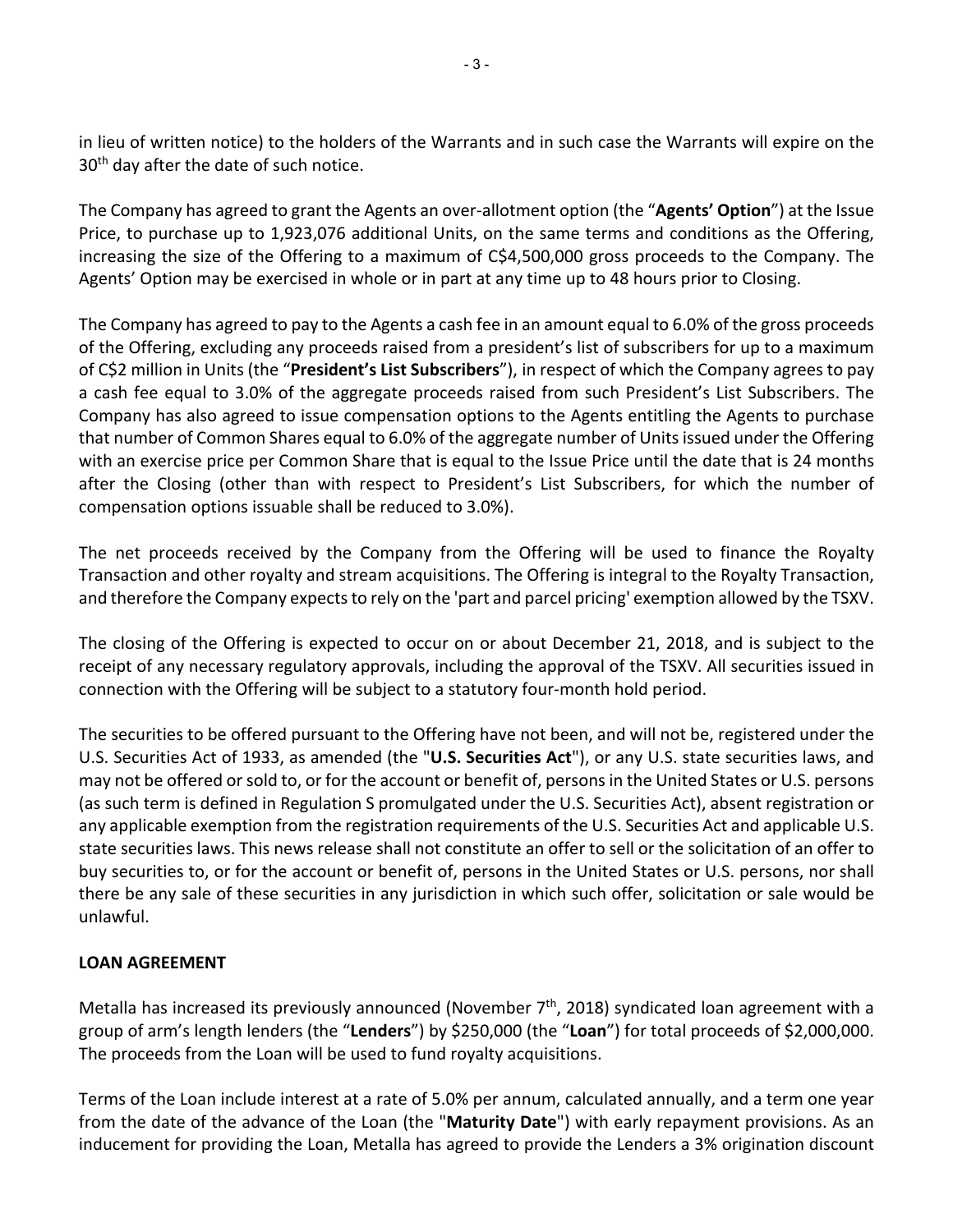and, subject to the approval of the Exchange, to issue an aggregate of 75,000 non-transferable common share purchase warrants (the "**Loan Warrants**"). Each Loan Warrant will entitle the holder to acquire one common share of Metalla at an exercise price of C\$0.85 for a period of two years. The Company has also granted as collateral to the Lender, a corporate guarantee on a wholly-owned subsidiary of Metalla.

# **QUALIFIED PERSON**

The technical information contained in this news release has been reviewed and approved by Charles Beaudry, geologist M.Sc., member of the Association of Professional Geoscientists of Ontario and the Ordre des Géologues du Québec and a consultant to Metalla. Mr. Beaudry is a Qualified Person as defined in "National Instrument 43-101 *Standards of disclosure for mineral projects*".

## **ABOUT METALLA**

Metalla is a precious metals royalty and streaming company. Metalla provides shareholders with leveraged precious metal exposure through a diversified and growing portfolio of royalties and streams. Our strong foundation of current and future cash-generating asset base, combined with an experienced team gives Metalla a path to become one of the leading gold and silver companies for the next commodities cycle.

For further information, please visit our website at www.metallaroyalty.com

# **ON BEHALF OF METALLA ROYALTY & STREAMING LTD.**

(signed) "Brett Heath"

President and CEO

## **CONTACT INFORMATION**

## **Metalla Royalty & Streaming Ltd.**

Brett Heath, President & CEO Phone: 604-696-0741 Email: info@metallaroyalty.com

Kristina Pillon, Investor Relations Phone: 604-908-1695 Email: kristina@metallaroyalty.com

Website: www.metallaroyalty.com

*Neither the TSXV nor its Regulation Services Provider (as that term is defined in the policies of the Exchange) accept responsibility for the adequacy or accuracy of this release.*